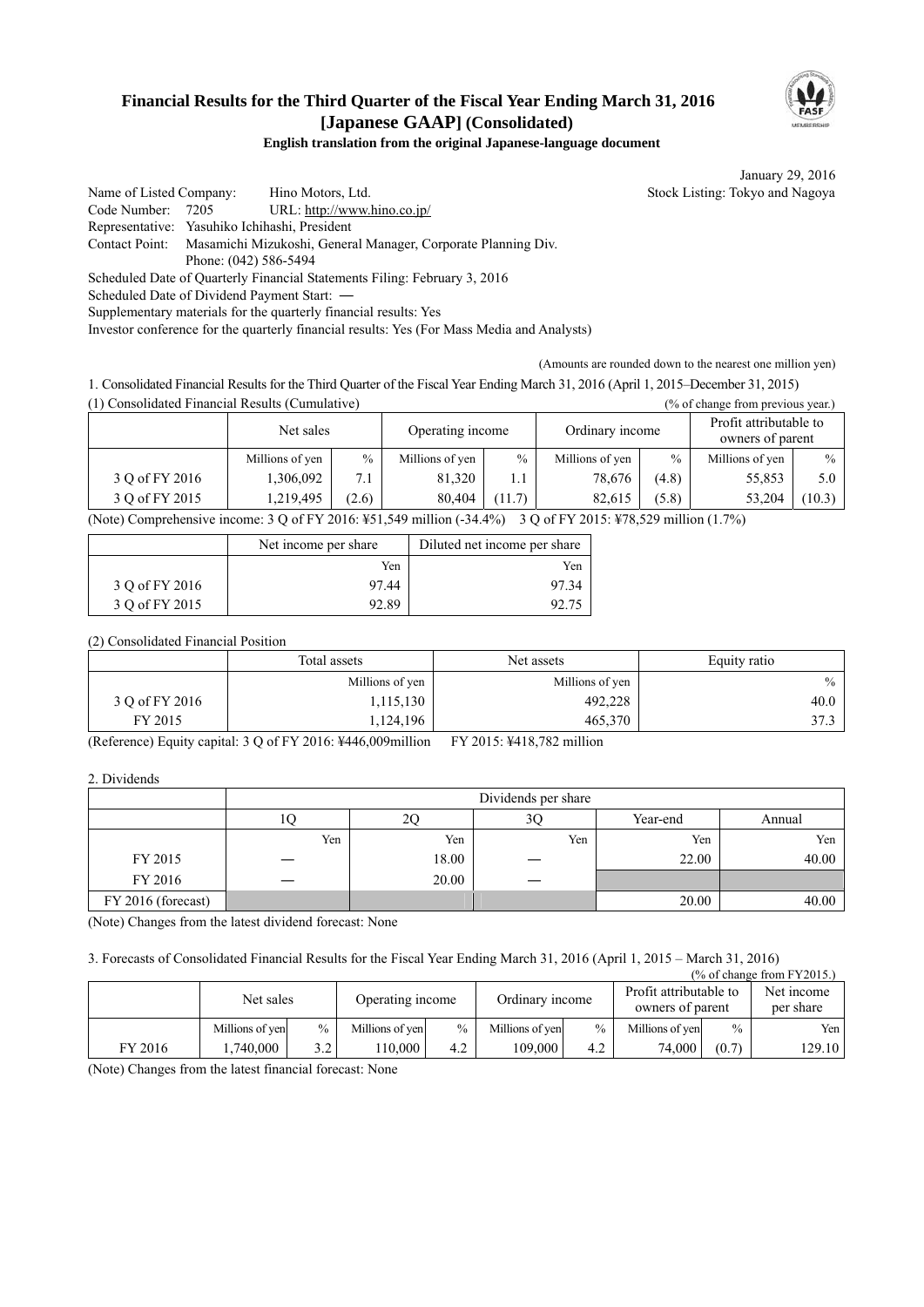\*Notes

- (1) Changes in significant subsidiaries (changes of specified subsidiaries resulting in changes in scope of consolidation) during the current term: None
- (2) Application of the accounting procedures for producing quarterly consolidated financial statements: None

(3) Changes in accounting policies, accounting estimates and restatements:

| 1) Changes in accounting policies due to revisions of accounting standards: | None |
|-----------------------------------------------------------------------------|------|
| 2) Changes in accounting policies due to reasons other than above 1):       | None |
| 3) Changes in accounting estimates:                                         | None |
| 4) Restatements:                                                            | None |

(4) Number of outstanding shares (common stock)

| 1) Number of outstanding shares (including | 3Q |
|--------------------------------------------|----|
| treasury stock) at end of term             |    |

2) Number of treasury stock at end of term

| OCK )          |                    |                |                    |
|----------------|--------------------|----------------|--------------------|
| 3 Q of FY 2016 | 574,580,850 shares | FY 2015        | 574,580,850 shares |
| 3 Q of FY 2016 | 1,362,960 shares   | FY 2015        | 1,400,435 shares   |
| 3 Q of FY 2016 | 573,214,395 shares | 3 O of FY 2015 | 572,748,929 shares |

- 3) Average number of shares (quarterly consolidated cumulative period)
- \* Information regarding implementation of quarterly review procedures
	- The review procedures of the Financial Instruments and Exchange Act do not apply to this financial notice, and at the time of release it is being reviewed using procedures for quarterly consolidated financial statements.

\*Statement regarding the proper use of financial forecasts and other remarks

 Descriptions regarding the future, including the financial projections contained in this report, are based on certain assumptions currently available to the Company, which are, at the discretion of the Company, deemed reasonable, and the Company gives no guarantees that it will achieve these results. In addition, actual financial results may significantly vary due to various factors.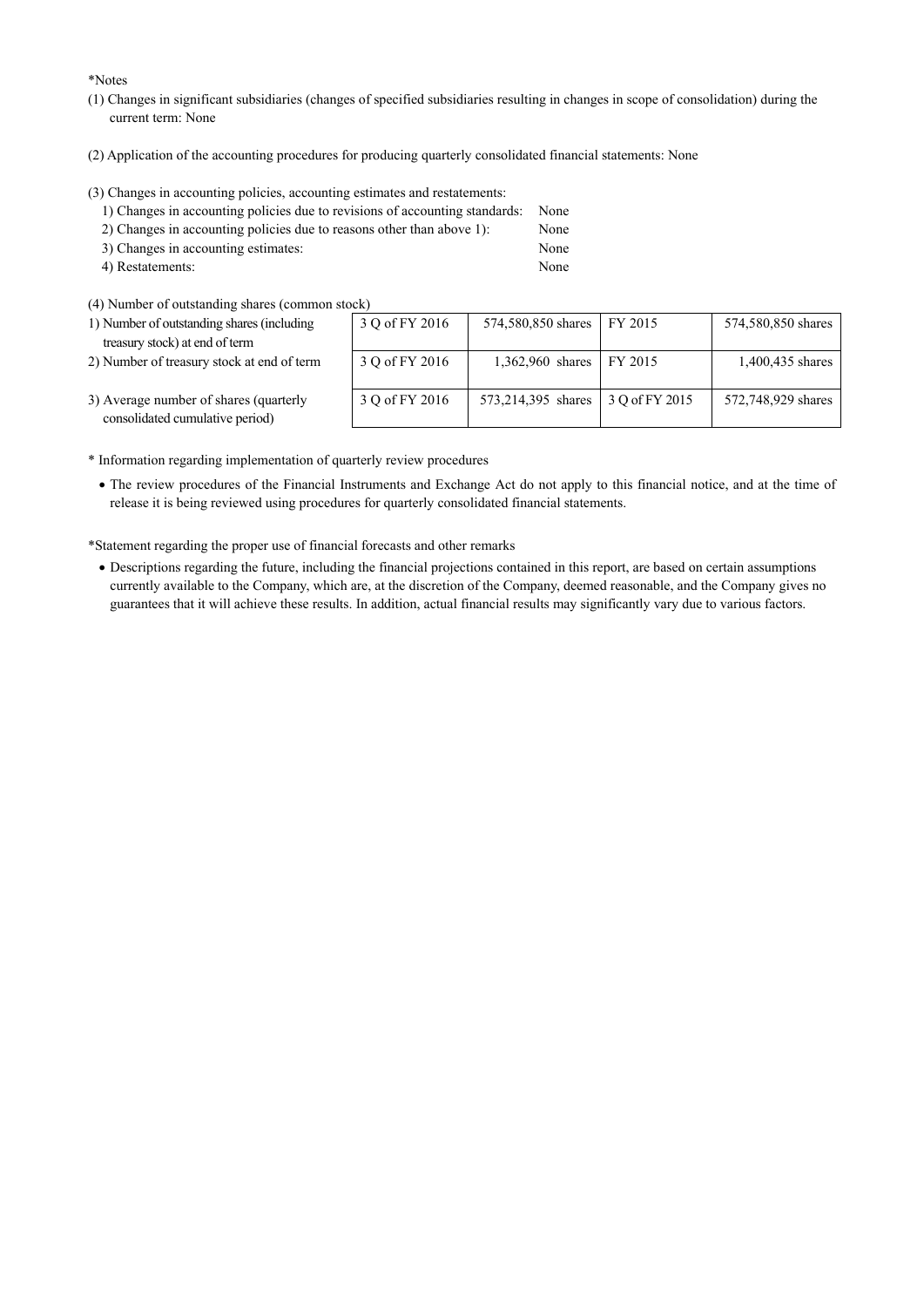Appendix

## Table of contents of the appendix

| Quarterly Consolidated Statements of Income and Quarterly Consolidated Statements of Comprehensive<br>(2) |  |
|-----------------------------------------------------------------------------------------------------------|--|
| Income                                                                                                    |  |
| Quarterly Consolidated Statements of Income                                                               |  |
|                                                                                                           |  |
| Quarterly Consolidated Statements of Comprehensive Income                                                 |  |
|                                                                                                           |  |
|                                                                                                           |  |
|                                                                                                           |  |
|                                                                                                           |  |
|                                                                                                           |  |
|                                                                                                           |  |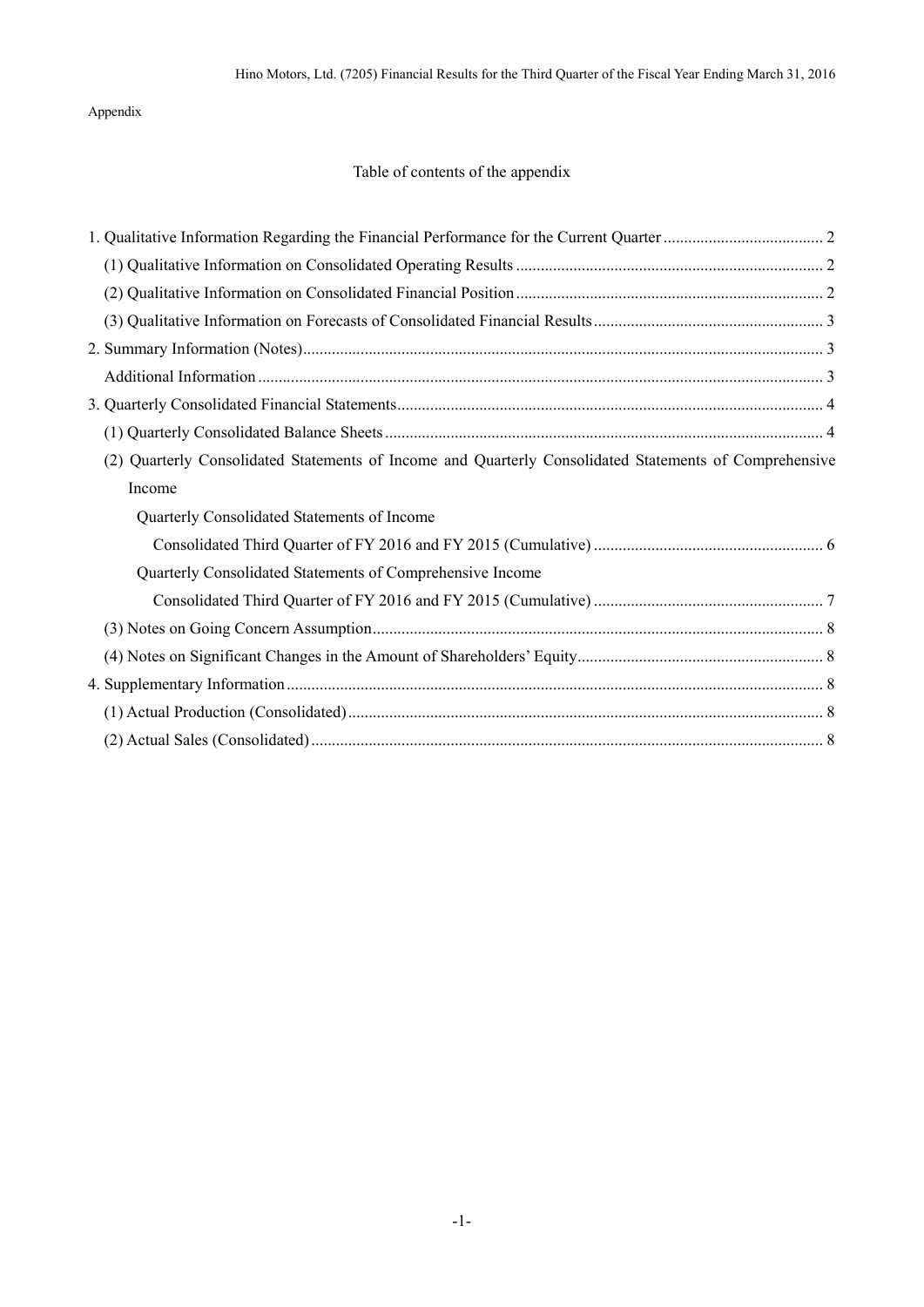### **1. Qualitative Information Regarding the Financial Performance for the Current Quarter (1) Qualitative Information on Consolidated Operating Results**

As for the Japanese domestic truck market during the current third quarter (nine months), the performance remained healthy due to economic recovery. As a result, the total demand for heavy- and medium-duty trucks increased to 63.1 thousand units by 1.7 thousand units (2.7%) compared to the same quarter in the previous year. Total demand for light-duty truck increased to 70.9 thousand units by 2.5 thousand units (3.7%) compared to the same quarter in the previous year.

As for Japanese domestic sales, as a result of sales activities implemented in a concerted effort in our consolidated group, the total sales volume of trucks and buses increased to 44.4 thousand units by 2.8 thousand units (6.8%) compared to the same quarter in the previous year.

As for overseas sales, the Indonesian market remained sluggish, but sales grew in North, Central, and South Americas, etc., and sales volume increased to 81.7 thousand units by 2.1 thousand units (2.6%) compared to the same quarter in the previous year.

As a result of the above, total unit sales of Hino Brand trucks and buses increased to 126.1 thousand units by 4.9 thousand units (4.0%) compared to the same quarter in the previous year.

As for the volume of sales to Toyota Motor Corporation, mainly because the sales of loading vehicles decreased, total sales volume decreased to 119.3 thousand units by 7.0 thousand units (-5.5%) compared to the same quarter in the previous year.

As a result of the above, net sales in the current third quarter were ¥1,306,092 million, which is an increase of ¥86,596 million (7.1%) as compared to the same quarter in the previous year. As for profit and loss, affected by an increase in domestic sales of vehicles and the transition to the weaker yen from the same quarter in the previous year, etc., operating income was ¥81,320 million which is an increase of ¥916 million (1.1%) compared to the same quarter in the previous year, ordinary income was  $478,676$  million which is a decrease of  $43,939$  million (-4.8%) compared to the same quarter in the previous year, and profit attributable to owners of parent was ¥55,853 million which is an increase of  $\frac{42,648}{2}$  million (5.0%) compared to the same quarter in the previous year.

### **(2) Qualitative Information on Consolidated Financial Position**

Total assets at the end of the third quarter decreased by ¥9,066 million to ¥1,115,130 million compared to the end of the previous fiscal year. This is mainly because notes and accounts receivable - trade decreased by ¥13,275 million.

Liabilities decreased by ¥35,925 million to ¥622,901 million compared to the end of the previous fiscal year. This is mainly because notes and accounts payable - trade decreased by ¥22,798 million and income taxes payable decreased by ¥9,361 million.

Net assets increased by ¥26,858 million to ¥492,228 million compared to the end of the previous fiscal year. This is mainly because profit attributable to owners of parent of ¥55,853 million was recorded, although dividends from retained earnings of ¥24,079 million were paid.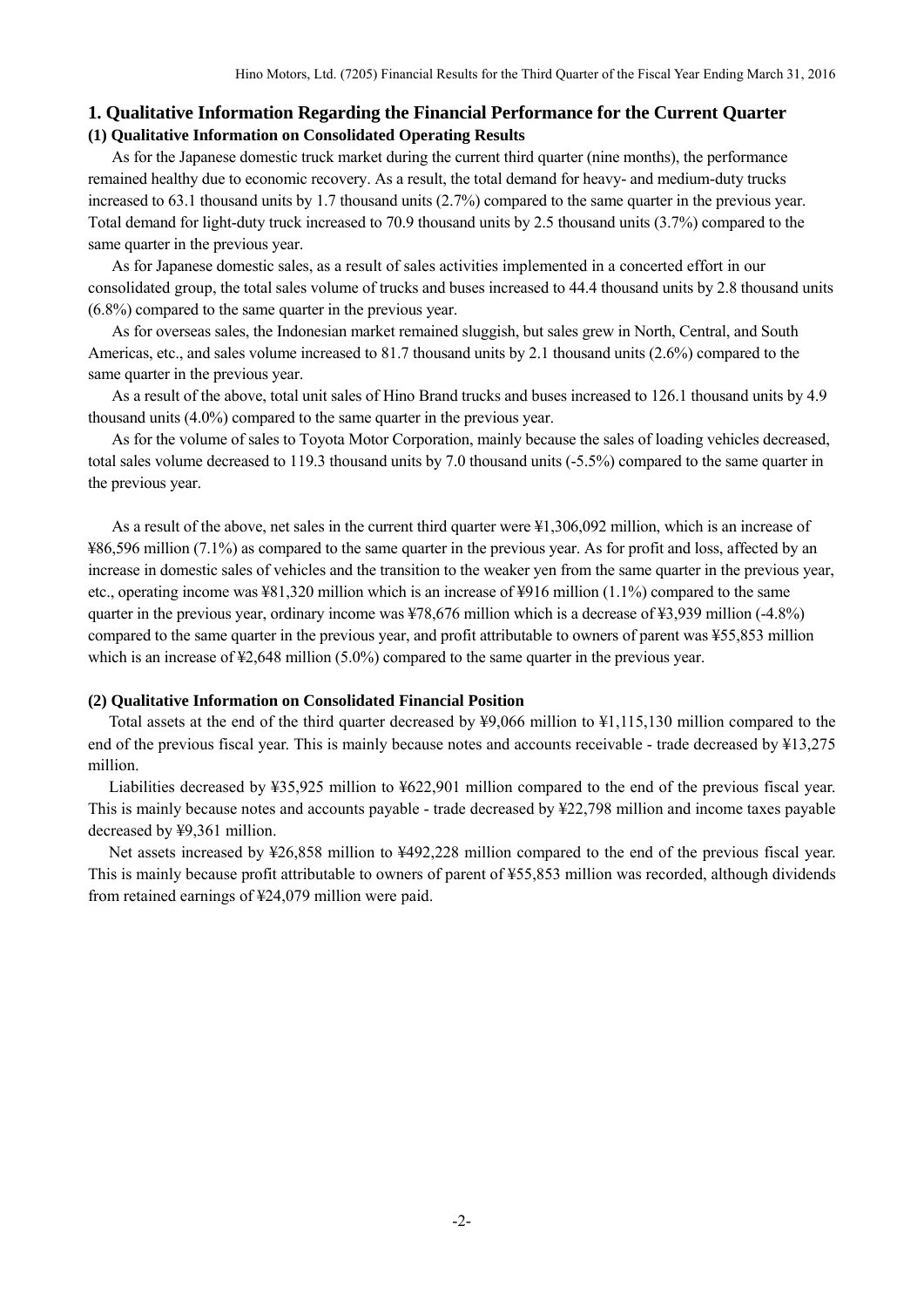### **(3) Qualitative Information on Forecasts of Consolidated Financial Results**

As for the truck and bus market in Japan, the performance is estimated to remain healthy. As for overseas truck and bus markets, it is necessary to pay attention to the market trend while considering the sluggish growth of the markets in emerging countries due to the slowdown of the Chinese economy, the effects of low prices of resources, etc.

Considering the changes in business environments, including sales trends, in domestic and overseas markets, we have revised the full-year earnings forecast as follows.

| (Consolidated Earnings Forecast for the Full Fiscal Year) |  |
|-----------------------------------------------------------|--|
|                                                           |  |
|                                                           |  |
|                                                           |  |
|                                                           |  |
|                                                           |  |

\* The above forecasts are created based on the information available to the company and on certain assumptions deemed reasonable, and are not guaranteed to be achieved.

## **2. Summary Information (Notes)**

### **[Additional information]**

In accordance with Paragraph 39 of "Accounting Standard for Consolidated Financial Statements (ASBJ Statement No.22 of September 13, 2013)," we changed the indications of quarterly net income, etc. and shifted from minority interests to non-controlling interests. In order to reflect these changes, we reproduced the quarterly consolidated financial statements for the previous third quarter and the annual consolidated financial statements for the previous year.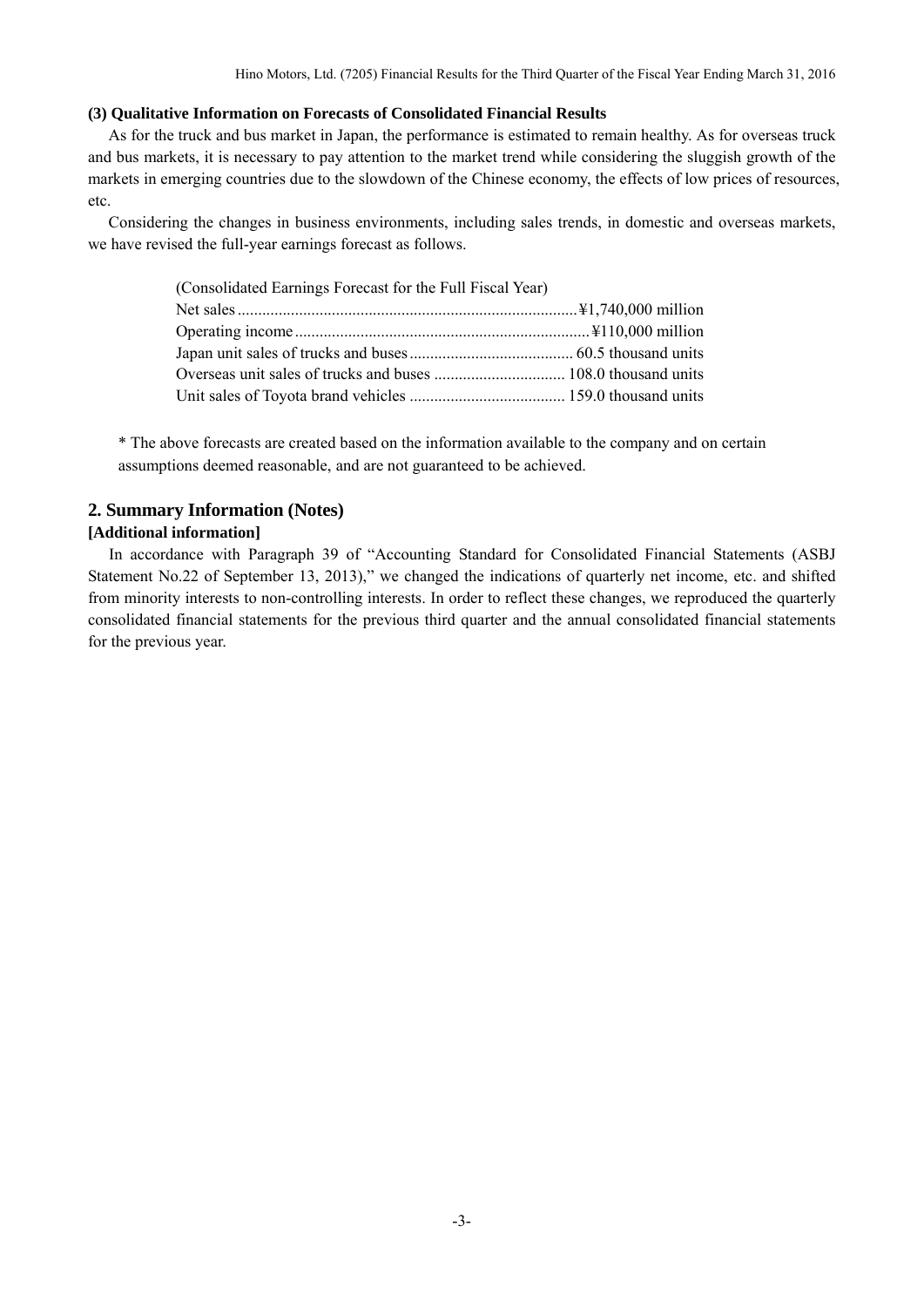# **3. Quarterly Consolidated Financial Statements**

## **(1) Quarterly Consolidated Balance Sheets**

|                                            |                        | (Millions of yen)         |
|--------------------------------------------|------------------------|---------------------------|
|                                            | FY 2015                | Third Quarter of FY 2016  |
|                                            | (As of March 31, 2015) | (As of December 31, 2015) |
| Assets                                     |                        |                           |
| Current assets                             |                        |                           |
| Cash and deposits                          | 36,104                 | 38,529                    |
| Notes and accounts receivable - trade      | 299,821                | 286,546                   |
| Merchandise and finished goods             | 131,051                | 130,602                   |
| Work in process                            | 33,584                 | 35,870                    |
| Raw materials and supplies                 | 35,877                 | 40,539                    |
| Other                                      | 65,260                 | 65,725                    |
| Allowance for doubtful accounts            | (3,620)                | (4,028)                   |
| Total current assets                       | 598,079                | 593,786                   |
| Non-current assets                         |                        |                           |
| Property, plant and equipment              |                        |                           |
| Buildings and structures, net              | 102,185                | 105,346                   |
| Machinery, equipment and vehicles, net     | 89,248                 | 103,364                   |
| Land                                       | 100,460                | 106,266                   |
| Other                                      | 71,692                 | 46,938                    |
| Total property, plant and equipment        | 363,586                | 361,917                   |
| Intangible assets                          | 20,358                 | 20,085                    |
| Investments and other assets               |                        |                           |
| Investment securities                      | 126,186                | 124,679                   |
| Other                                      | 19,058                 | 17,704                    |
| Allowance for doubtful accounts            | (3,072)                | (3,043)                   |
| Total investments and other assets         | 142,171                | 139,341                   |
| Total non-current assets                   | 526,117                | 521,344                   |
| <b>Total assets</b>                        | 1,124,196              | 1,115,130                 |
| Liabilities                                |                        |                           |
| <b>Current liabilities</b>                 |                        |                           |
| Notes and accounts payable - trade         | 262,854                | 240,055                   |
| Short-term loans payable                   | 117,180                | 134,454                   |
| Current portion of long-term loans payable | 8,652                  | 6,472                     |
| Income taxes payable                       | 13,007                 | 3,646                     |
| Provision for product warranties           | 32,196                 | 31,134                    |
| Other provision                            | 6,010                  | 2,695                     |
| Other                                      | 94,243                 | 81,010                    |
| <b>Total current liabilities</b>           | 534,143                | 499,468                   |
| Non-current liabilities                    |                        |                           |
| Long-term loans payable                    | 20,296                 | 26,220                    |
| Net defined benefit liability              | 58,594                 | 52,818                    |
| Other provision                            | 1,836                  | 1,782                     |
| Other                                      | 43,955                 | 42,611                    |
| Total non-current liabilities              | 124,683                | 123,432                   |
| <b>Total liabilities</b>                   | 658,826                | 622,901                   |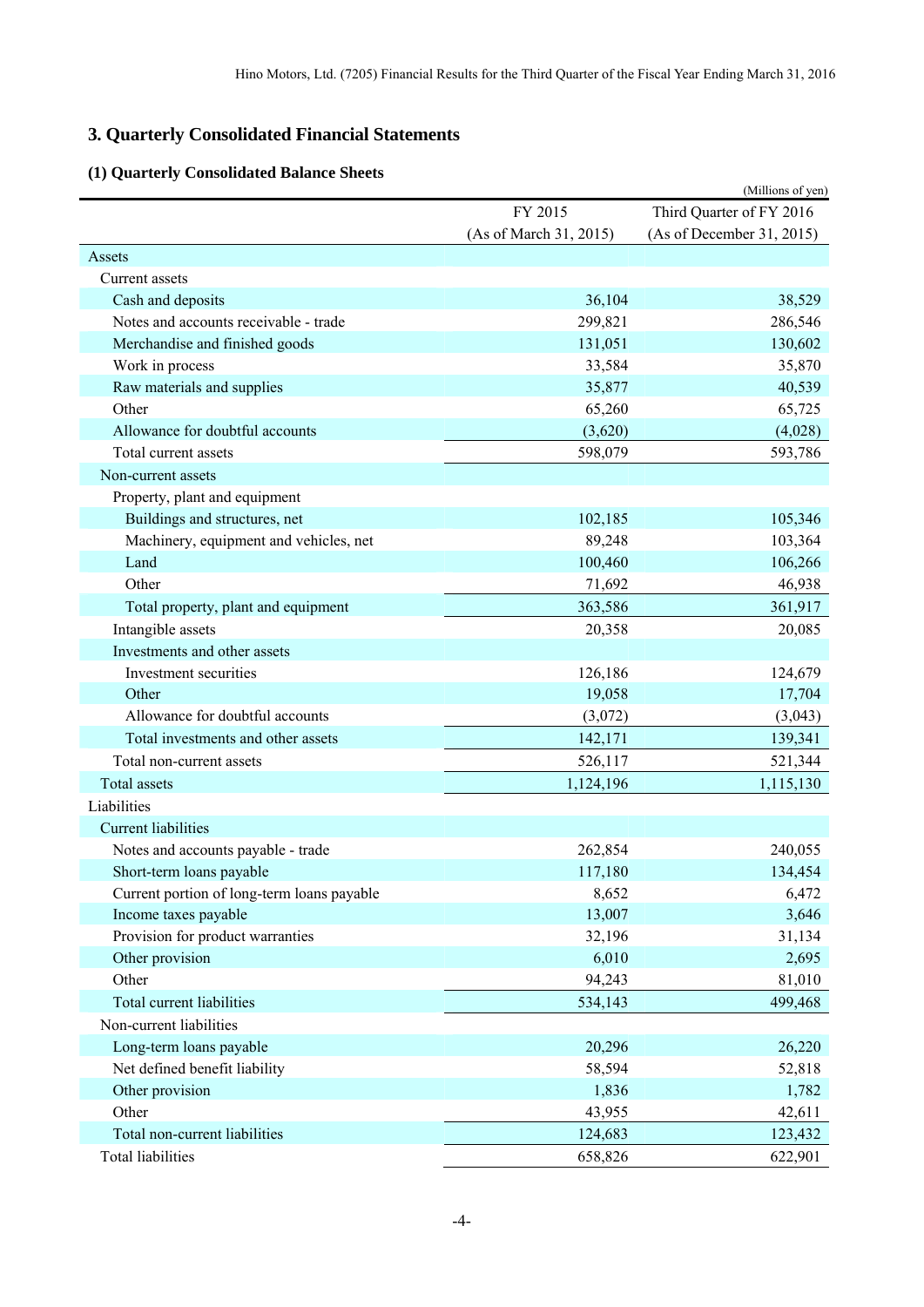|                                                       |                        | (Millions of yen)         |
|-------------------------------------------------------|------------------------|---------------------------|
|                                                       | FY 2015                | Third Quarter of FY 2016  |
|                                                       | (As of March 31, 2015) | (As of December 31, 2015) |
| Net assets                                            |                        |                           |
| Shareholders' equity                                  |                        |                           |
| Capital stock                                         | 72,717                 | 72,717                    |
| Capital surplus                                       | 65,299                 | 66,015                    |
| Retained earnings                                     | 228,955                | 260,729                   |
| Treasury shares                                       | (517)                  | (505)                     |
| Total shareholders' equity                            | 366,454                | 398,956                   |
| Accumulated other comprehensive income                |                        |                           |
| Valuation difference on available-for-sale securities | 51,049                 | 49,670                    |
| Deferred gains or losses on hedges                    | (20)                   | 20                        |
| Revaluation reserve for land                          | 2,187                  | 2,187                     |
| Foreign currency translation adjustment               | 2,364                  | (1,959)                   |
| Remeasurements of defined benefit plans               | (3,252)                | (2,865)                   |
| Total accumulated other comprehensive income          | 52,328                 | 47,052                    |
| Subscription rights to shares                         | 128                    | 123                       |
| Non-controlling interests                             | 46,459                 | 46,095                    |
| Total net assets                                      | 465,370                | 492,228                   |
| Total liabilities and net assets                      | 1,124,196              | 1,115,130                 |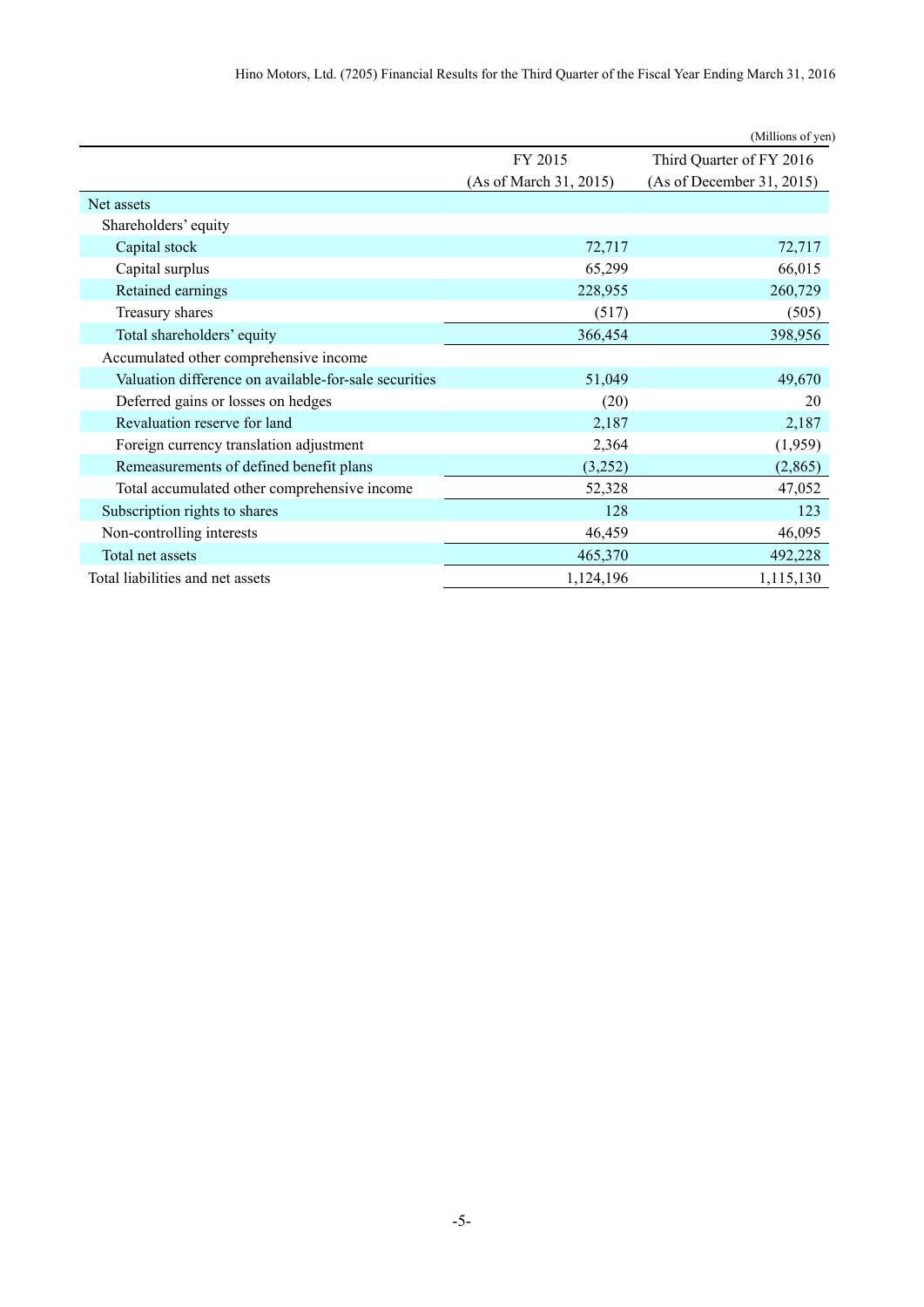## **(2) Quarterly Consolidated Statements of Income and Quarterly Consolidated Statements of Comprehensive Income**

[Quarterly Consolidated Statements of Income]

[Consolidated Third Quarter of FY 2016 and FY 2015 (Cumulative)]

|                                                               |                          | (Millions of yen)        |  |
|---------------------------------------------------------------|--------------------------|--------------------------|--|
|                                                               | Third Quarter of FY 2015 | Third Quarter of FY 2016 |  |
|                                                               | (From April 1, 2014      | (From April 1, 2015      |  |
|                                                               | to December 31, 2014)    | to December 31, 2015)    |  |
| Net sales                                                     | 1,219,495                | 1,306,092                |  |
| Cost of sales                                                 | 1,002,380                | 1,078,335                |  |
| Gross profit                                                  | 217,115                  | 227,756                  |  |
| Selling, general and administrative expenses                  |                          |                          |  |
| Salary and allowances                                         | 33,290                   | 35,444                   |  |
| Provision for bonuses                                         | 1,183                    | 1,333                    |  |
| Retirement benefit expenses                                   | 2,443                    | 2,322                    |  |
| Other                                                         | 99,793                   | 107,335                  |  |
| Total selling, general and administrative expenses            | 136,710                  | 146,436                  |  |
| Operating income                                              | 80,404                   | 81,320                   |  |
| Non-operating income                                          |                          |                          |  |
| Interest income                                               | 986                      | 833                      |  |
| Dividend income                                               | 2,133                    | 3,097                    |  |
| Foreign exchange gains                                        | 2,358                    |                          |  |
| Share of profit of entities accounted for using equity method | 455                      | 1,007                    |  |
| Miscellaneous income                                          | 2,398                    | 1,796                    |  |
| Total non-operating income                                    | 8,331                    | 6,735                    |  |
| Non-operating expenses                                        |                          |                          |  |
| Interest expenses                                             | 4,606                    | 5,177                    |  |
| Foreign exchange losses                                       |                          | 3,102                    |  |
| Miscellaneous expenses                                        | 1,514                    | 1,099                    |  |
| Total non-operating expenses                                  | 6,120                    | 9,379                    |  |
| Ordinary income                                               | 82,615                   | 78,676                   |  |
| Extraordinary income                                          |                          |                          |  |
| Gain on sales of non-current assets                           | 1,127                    | 238                      |  |
| Gain on sales of investment securities                        | 61                       | 65                       |  |
| Gain on bargain purchase                                      |                          | 383                      |  |
| Gain on step acquisitions                                     |                          | 581                      |  |
| Other                                                         | 24                       | 196                      |  |
| Total extraordinary income                                    | 1,212                    | 1,467                    |  |
| <b>Extraordinary losses</b>                                   |                          |                          |  |
| Loss on sales and retirement of non-current assets            | 518                      | 540                      |  |
| Impairment loss                                               | 20                       | 16                       |  |
| Other                                                         | 81                       | 252                      |  |
| Total extraordinary losses                                    | 620                      | 809                      |  |
| Income before income taxes                                    | 83,208                   | 79,333                   |  |
| Income taxes-current                                          | 26,111                   | 19,346                   |  |
| Income taxes-deferred                                         | (646)                    | 1,199                    |  |
| Total income taxes                                            | 25,464                   | 20,545                   |  |
| Net income                                                    | 57,743                   | 58,788                   |  |
| Profit attributable to non-controlling interests              | 4,538                    | 2,934                    |  |
| Profit attributable to owners of parent                       | 53,204                   | 55,853                   |  |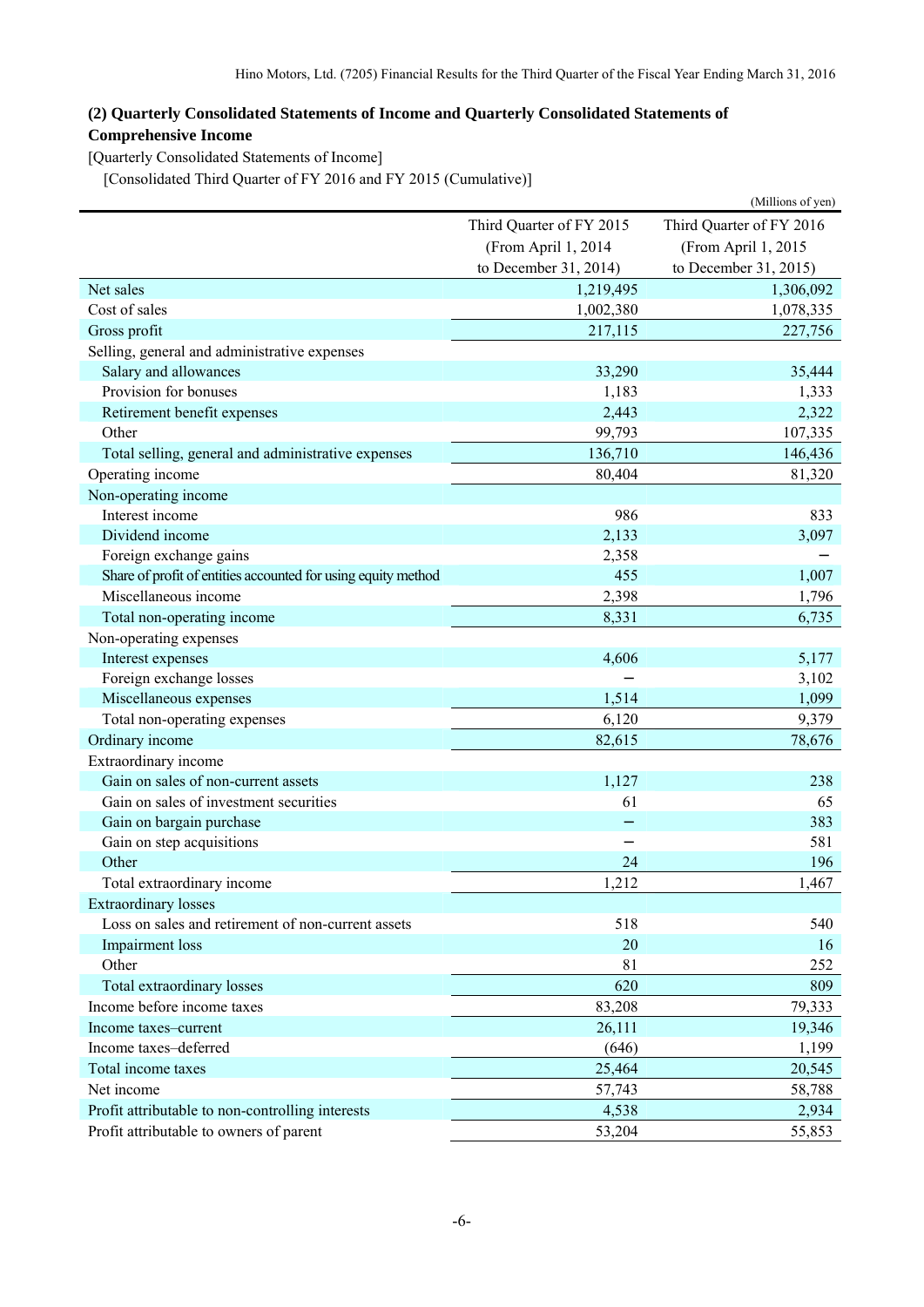[Quarterly Consolidated Statements of Comprehensive Income]

[Consolidated Third Quarter of FY 2016 and FY 2015 (Cumulative)]

|                                                                                      |                          | (Millions of yen)        |
|--------------------------------------------------------------------------------------|--------------------------|--------------------------|
|                                                                                      | Third Quarter of FY 2015 | Third Quarter of FY 2016 |
|                                                                                      | (From April 1, 2014)     | (From April 1, 2015)     |
|                                                                                      | to December 31, 2014)    | to December 31, 2015)    |
| Net income                                                                           | 57,743                   | 58,788                   |
| Other comprehensive income                                                           |                          |                          |
| Valuation difference on available-for-sale securities                                | 9,261                    | (3,261)                  |
| Deferred gains or losses on hedges                                                   | (11)                     | 41                       |
| Foreign currency translation adjustment                                              | 10,075                   | (6,210)                  |
| Remeasurements of defined benefit plans                                              | 451                      | 301                      |
| Share of other comprehensive income of entities<br>accounted for using equity method | 1,009                    | 1,890                    |
| Total other comprehensive income                                                     | 20,786                   | (7,238)                  |
| Comprehensive income                                                                 | 78,529                   | 51,549                   |
| (Comprehensive income attributable to)                                               |                          |                          |
| Comprehensive income attributable to owners of<br>parent                             | 70,857                   | 50,578                   |
| Comprehensive income attributable to non-controlling<br>interests                    | 7,672                    | 971                      |